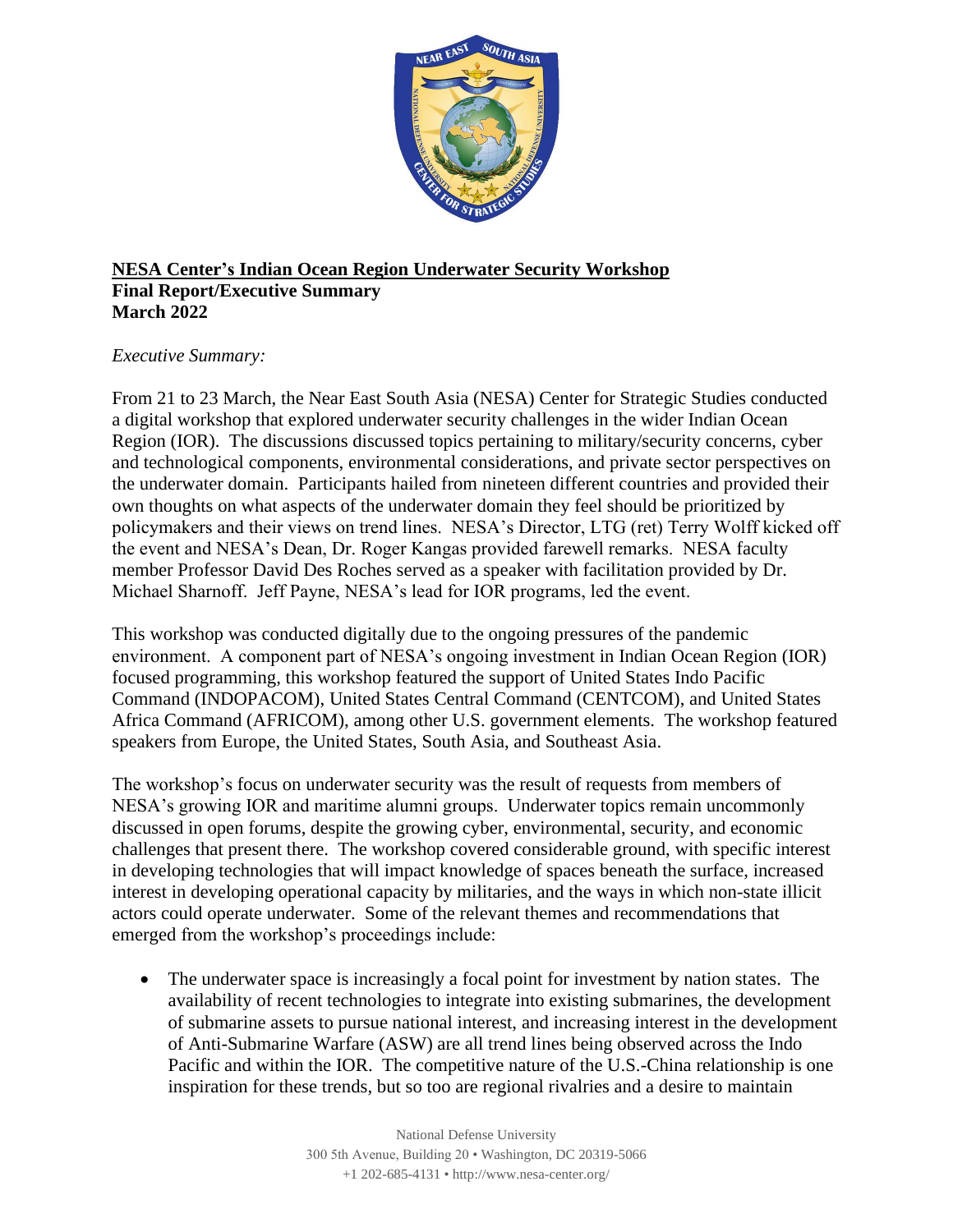greater agility in the maritime domain. Due to the increasing diversity of underwater military assets, there is also a great ability for smaller and less developed states to become underwater actors by developing niche capabilities. Overall, the trend is clear – there are more nation states than ever before investing in underwater assets and in submarines.

- Autonomous/Unmanned Underwater Vehicles are increasingly exiting the experimental world and entering a phase where they could be deployed for various missions by nation states. As with other automated/unmanned systems, their scope remains limited, misunderstandings about their use among policymakers remain common, and barriers for widespread integration into maritime operations remain high. Yet, these vehicles further clarify the quilt of technological advancements in the maritime domain and can be added to sensor systems, buoys, submarines, ocean floor mapping, and other elements that have a direct or indirect security dimension. There is no turning back from the trend – drones, gliders, and so forth are part of our security environment. The toothpaste is out of the tube in this regard.
- Communication challenges from the underwater point of view: Undersea cables are critical for global commerce and global communication. They are vulnerable, both to potential purposeful damage, interruption, or destruction. The complexity of the problem is not merely tied to submerged cables, but also to the relay stations at coastal hubs for the cable network. The potential security threat to these cables is routinely theorized within governments and among academic audiences, but overt discussions among government actors in a multilateral environment have not been common. This should be altered, either as add-ons to existing meetings or exercises, or in a working group setting stood up among like-minded nations.
- Ecological and Environmental Considerations: The health of the oceans should be understood as an underwater priority, for the health of the ecological system beneath the surface secures fish stocks, coral reefs, and a wide variety of plant life. IUU fishing is a problem on the surface and traditional responses to that illegal activity is performed by surface fleets, but many regional states in the IOR need greater information about the stability of the underwater environment. Some of this data exists among coastal communities who have deep knowledge of local waters, but additional data can be overlayed to what exists locally. Specifically, a variety of sensors, buoys, and information networks in development or already existing within the academic community can be vital. The hurdle to overcome is extracting the data held by scientists and academics, translating into policymaking circles, and then providing forums for improved data sharing and governmental responses. Beyond protecting maritime life, another consideration to factor in are the economic implications of ocean floor resources. Ocean floor mapping, resource sampling, and mining/collection are developing industries across the globe. Determining resource deposits and measuring the wisdom of extraction is something that will become a larger debate within many IOR littoral states. There is not uniform way to pursue resource extraction, but like other aspects of the underwater domain, greater transparency and more frequent conversations would assist in developing best practices, more accurate assessments, and less disruptive methods. Informing the entire ecosystem beneath the surface is the state of the climate itself. Warming waters threaten wildlife on a scale never seen. More extreme weather patterns disrupt our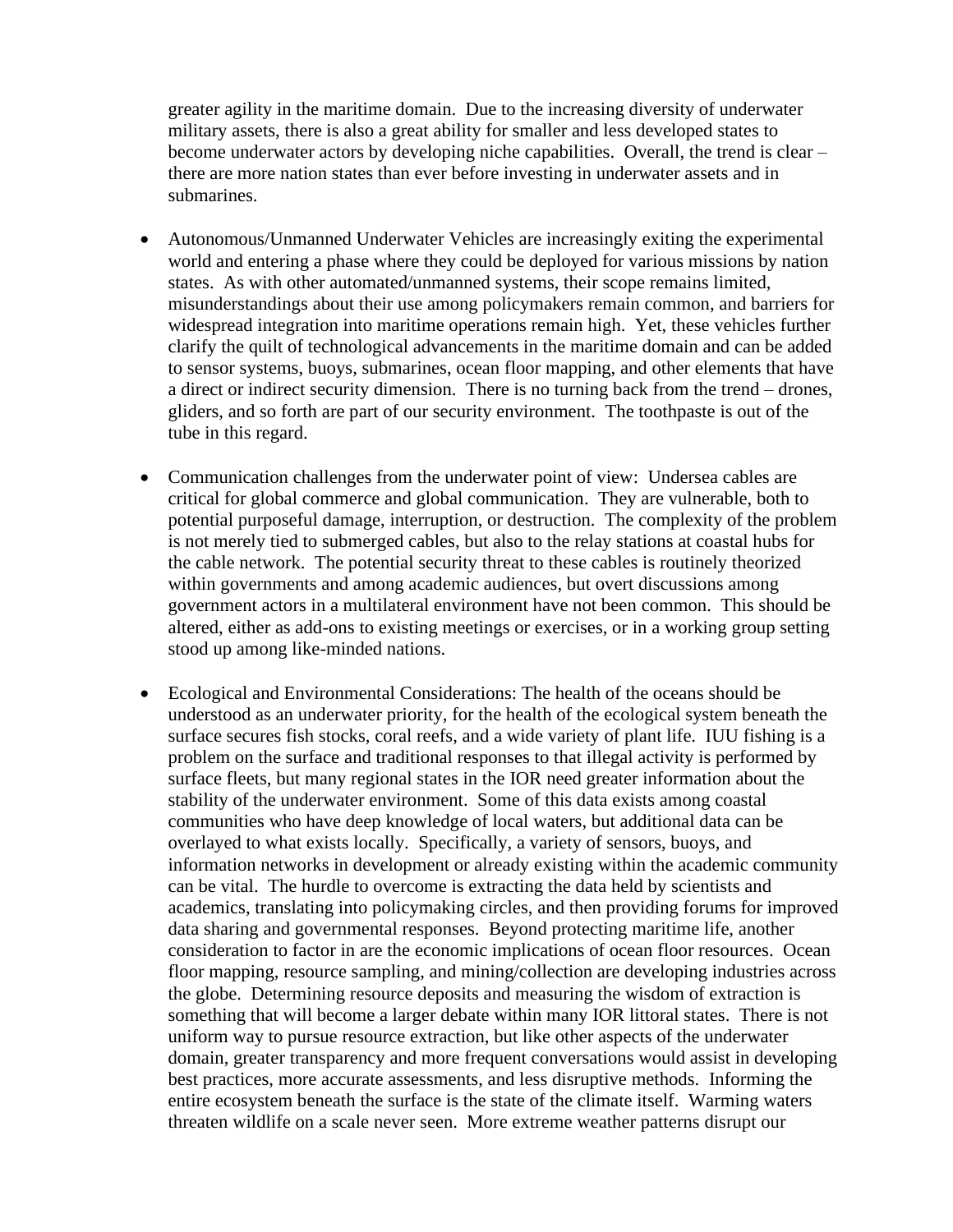waters' natural cycles. Invasive species can thrive beyond traditional zones due to changes in climate. From an environmental, economic, political, and security lens, the health of our waters is a universal concern.

- Methodologies for Addressing Underwater Domain Awareness: Regardless of the perspective one has on the security of the underwater domain; it is a common feature that multilateral conversations are uncommon. Thus, all actors interested in protecting the underwater domain need to increase their willingness to engage and do so with greater frequency. There remains the question as to the best method for hosting these conversations. Are existing international organizations the best tool? Should it be government-led in a Track 1 or 1.5 formula? Do new organizations need to be stood up? Is a private sector approach, led by academics and scientists in a Track II style, the best option? There is no consensus yet as to the method, but what is clear to IOR states is that whatever format is pursued, it must have political power behind it. Thus, the initial step for all actors is to increase the attention senior policymakers direct towards underwater security and maritime domain awareness.
- The impact of illicit non-state actors in underwater spaces needs greater attention among policymakers and analysts. Criminal activity, whether trafficking, terrorism, IUU Fishing, or other activity, exists at sea. These actors are adept at altering their methodologies to avoid law enforcement and military interdiction, as well as integrating recent technologies to maintain their illegality. Illicit non-state actors are often networked together by necessity or opportunity. Thus, it follows that government actors and institutions need to see such actors as not tied to a particular format or even domain, but by a common commitment to avoid our collective security frameworks. Narcotics traffickers already employ semi-submerged vehicles for transport. Illegal fishing operations are experts at going dark to penetrate EEZs. The list can go on. What emerged from this workshop is the desire among professionals of easier and more responsive information sharing. This could be advanced using regional fusion centers, more routine Shiprider agreements, better integration of coastal communities, and when applicable, the better integration of commercially available technologies.

## *Recommendations:*

Based on the presentations, discussions, and debates from the workshop, there were certain recommended next steps for participants and NESA to take.

- *Underwater Domain Awareness is an underdiscussed element of that should be featured within international conversations, whether led by governments, international organizations, or academic institutions. All who took part should build into their programming, exercises, and exchanges the room needed for conversations on the underwater domain.*
- *As with all aspects of maritime security, information sharing is emerging as a foundation principle to assist all actors with addressing threats. More routine and committed information sharing is a compounding good for our oceans and that includes exchanges through technology, person-person meetings, military exercises, and training forums.*